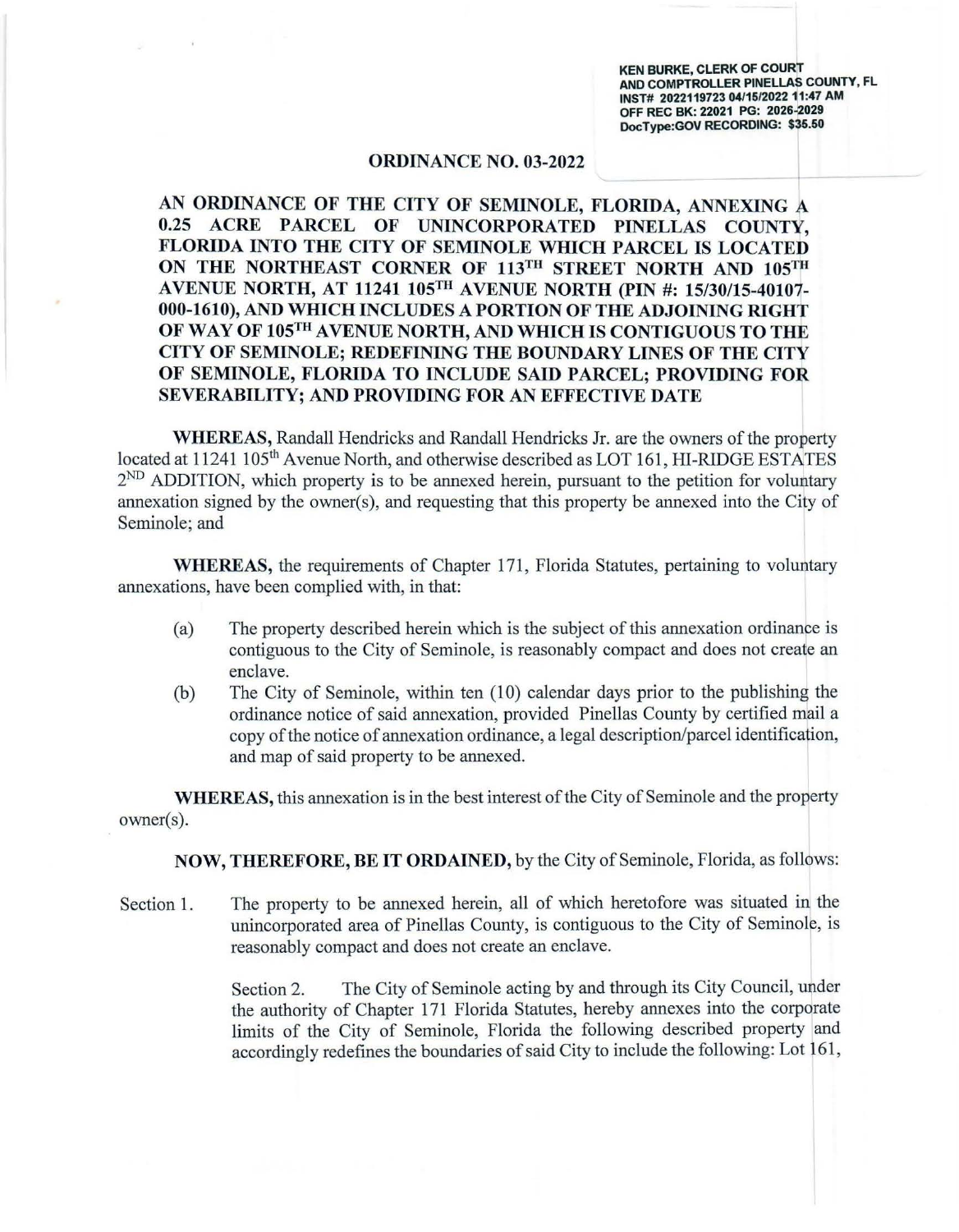HI-RIDGE ESTATES 2<sup>ND</sup> ADDITION, according to that certain plat as recorded in the Public Records of Pinellas County, Florida, described as follows: Commencing at the northwest corner of Lot 161, H-Ridge Estates 2<sup>nd</sup> Addition subdivision, as described in Plat Book 62, Page 70 as the point of beginning (POB); Thence east from the northwest corner of Lot 161 along the northerly lot line of Lot 161 a distance of approximately 76.6 ft. to the northeast comer of Lot 161 to a point; thence south from the northeast comer of Lot 161 along the easterly lot line of Lot 161 a distance of approximately 119.9 ft. to the southeast comer of Lot 161 to a point; thence south from the aforementioned southeast corner of Lot 161 a distance of approximately 25 ft to the centerline of the right of way line of  $105<sup>th</sup>$ Avenue North to a point; Thence west along the centerline of the right of way of 105<sup>th</sup> Avenue North a distance of approximately 75 ft to a point; Thence north from the centerline of the right of way for 105<sup>th</sup> Avenue North a distance of approximately 25 ft to the southwest corner of Lot 161 to a point; Thence north from the southwest corner of Lot 161 along the westerly boundary of Lot 161 a distance of approximately 119.9 ft. to the northwest comer of Lot 161 to the POB (0.25 acres MOL)

- Section 3. The legal description of the City of Seminole contained in the City Charter and all official City maps and other official documents shall be amended accordingly.
- Section 4. The provisions of this ordinance are found and determined to be consistent with the City of Seminole Comprehensive Plan. The City Council hereby accepts the dedication of all easements, rights-of-way and other dedications to the public which have heretofore been made by plat, deed or user within the annexed properties.
- Section 5. The land herein annexed is designated as Residential Low (RL) on the Pinellas County Future Land Use Map and shall be designated on the City's Comprehensive Plan Future Land Use Map as Residential Low (RL), and the City's Future Land Use Map boundaries shall be redefined to include the property annexed herein.
- Section 6. The land herein annexed is designated as Single Family Residential District (R-3) on the County Zoning Map and shall be designated on the City's Official Zoning Map as Residential Urban (RU), and the City's Official Zoning Map boundaries shall be redefined to include the property annexed herein.
- Section 7. It is the intention of the City Council that each provision hereto be considered severable, and, if any section, subsection, sentence, clause, or provision of this Ordinance is held invalid, the remainder of the Ordinance shall not be affected.
- Section 8. This Ordinance shall be published for two consecutive weeks in the newspaper in accordance with the provisions of the Florida Statutes, Section 171.044- Voluntary Annexation.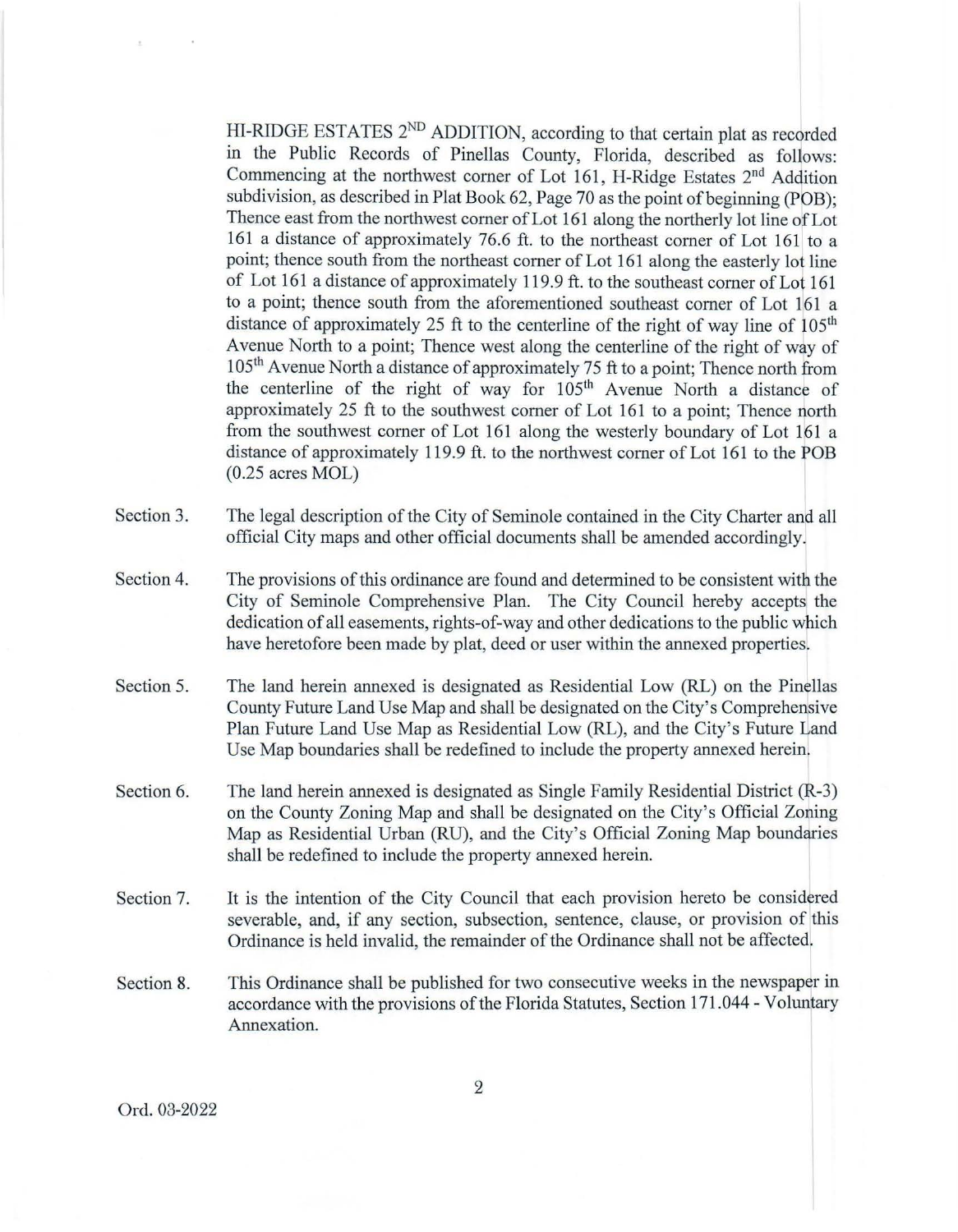Section 9. This ordinance shall take effect immediately upon passage. The City Clerk shall file certified copies of this Ordinance together with the map attached hereto, with the Clerk of the Circuit Court and the County Administrator of Pinellas County, Florida, within 7 days after adoption and shall file a certified copy with the Florida Department of State within 30 days after adoption.

APPROVED ON FIRST READING: March 8, 2022 PUBLISHED: March 30, 2022 and April 6, 2022 PASSED AND ADOPTED ON SECOND AND FINAL READING: April 12, 2022

LESLIE WATERS, MAYOR

I, Ann Marie Mancuso, City Clerk of the City of Seminole, Florida, County of Pinellas, State of Florida, a municipal corporation do hereby certify the foregoing and hereto attached is a true and correct copy of Ordinance No. 03-2022 which is on file in the City Clerk's Office:

IN WITNESS WHEREOF, I hereunto set my hand and affixed the seal of the City of Seminole, Pinellas County, Florida, this  $\sqrt{2}$  day of  $\sqrt{4pr_i}$ , 2022. TINESS WHEREOF, I hereunto set my hand and<br>as County, Florida, this  $|Z|$  day of  $Apri$ , 2<br>Marie Mancuso, City Clerk

Ann Marie Mancuso, City Clerk